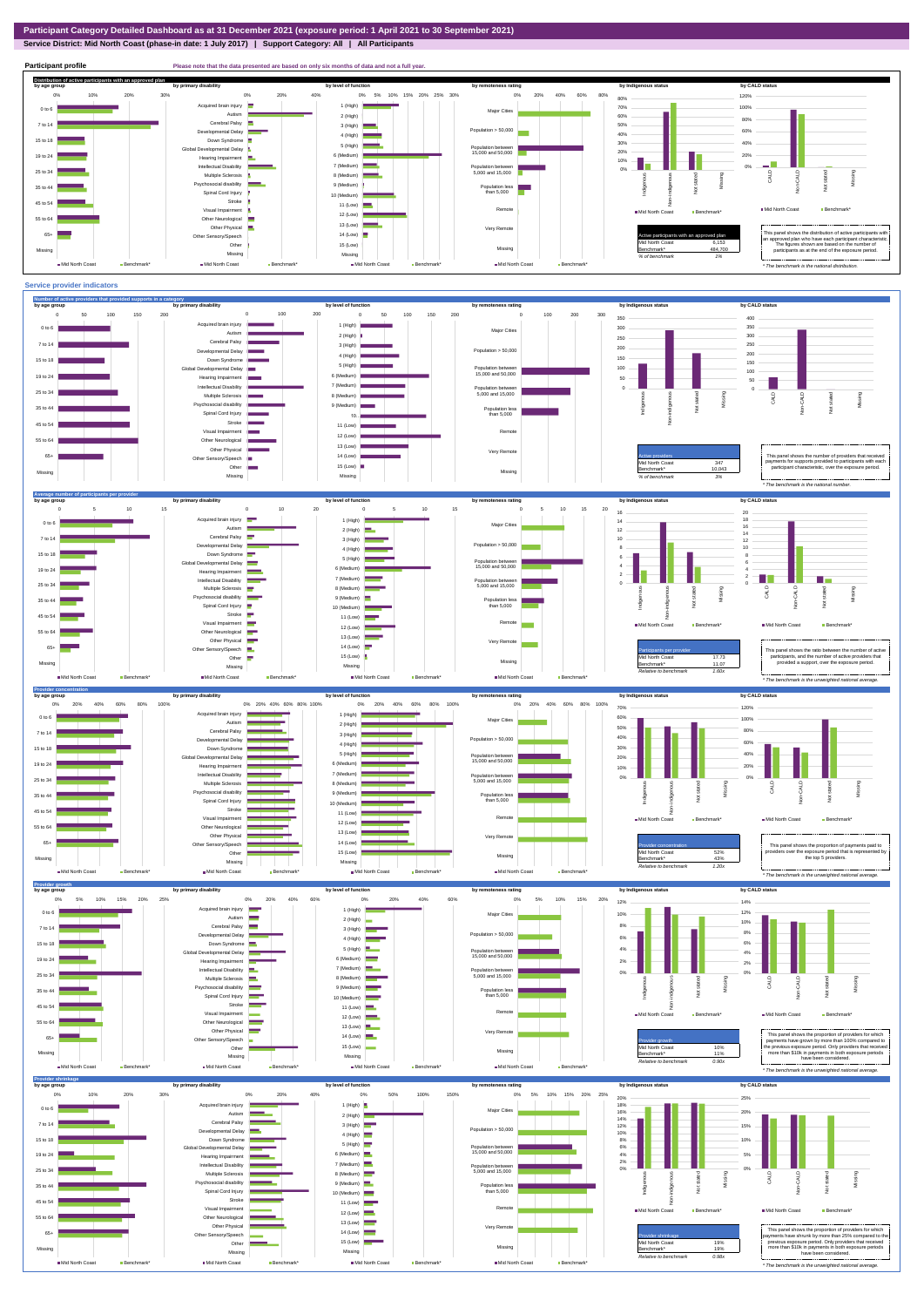## **Service District: Mid North Coast (phase-in date: 1 July 2017) | Support Category: All | All Participants**



| <b>Support category</b>        | Active participants with<br>approved plans | <b>Active providers</b> | Participants<br>per provider | Provider<br>concentration | Provider         | Provider<br>shrinkage | <b>Total plan</b><br>budgets (\$m) | Payments (\$m)                   | Utilisation | Outcomes indicator on<br>choice and control | Has the NDIS helped with<br>choice and control? |
|--------------------------------|--------------------------------------------|-------------------------|------------------------------|---------------------------|------------------|-----------------------|------------------------------------|----------------------------------|-------------|---------------------------------------------|-------------------------------------------------|
|                                |                                            |                         |                              |                           | arowth           |                       |                                    |                                  |             |                                             |                                                 |
| Core                           |                                            |                         |                              |                           |                  |                       |                                    |                                  |             |                                             |                                                 |
| Consumables                    | 4,382                                      | 101                     | 43.4                         | 81%                       | 5%               | 16%                   | 3.9                                | 2.6                              | 66%         | 59%                                         | 82%                                             |
| <b>Daily Activities</b>        | 3.191                                      | 137                     | 23.3                         | $\bullet$<br>64%          | $\bullet$<br>15% | 10%                   | 96.0                               | 77.3                             | 80%         | 57%                                         | 81%                                             |
| Community                      | 3.129                                      | 123                     | 25.4                         | 81%                       | 4%               | 26%                   | 51.3                               | 40.5                             | 79%         | 55%                                         | 81%                                             |
| Transport                      | 2,466                                      | 16                      | 154.1                        | 97%                       | 0%               | 0%                    | 3.9                                | 3.8                              | 99%         | 54%                                         | 82%                                             |
| Core total                     | 5.385                                      | 188                     | 28.6                         | 66%                       | 10%              | 17%                   | 155.1                              | 124.2                            | 80%         | 57%                                         | 80%                                             |
|                                |                                            |                         |                              |                           |                  |                       |                                    |                                  |             |                                             |                                                 |
| <b>Capacity Building</b>       |                                            |                         |                              |                           |                  |                       |                                    |                                  |             |                                             |                                                 |
| Choice and Control             | 4.615                                      | 124                     | 37.2                         | 78%                       | 7%               | о<br>7%               | 3.4                                | 3.2                              | 96%         | 56%                                         | 80%                                             |
| <b>Daily Activities</b>        | 6.031                                      | 168                     | 35.9                         | 77%                       | $\bullet$<br>14% | 12%                   | 31.5                               | <b>Contract Contract</b><br>17.7 | 56%         | 57%                                         | 79%                                             |
| Employment                     | 313                                        | 19                      | 16.5                         | 95%                       | ۰<br>$0\%$       | ∙<br>45%              | 1.8                                | 1.0                              | 55%         | 53%                                         | 79%                                             |
| Relationships                  | 753<br><b>Contract</b>                     | 41                      | 18.4                         | 84%                       | 8%               | 23%                   | 3.1                                | 1.8                              | 58%         | 25%                                         | 75%                                             |
| Social and Civic               | 1.566<br><b>Contract Contract</b>          | 56                      | 28.0                         | 84%                       | ●<br>0%          | 13%                   | 4.5                                | 2.2                              | 49%         | 52%                                         | 77%                                             |
| Support Coordination           | 2.412                                      | 138                     | 17.5                         | 54%                       | 3%               | 13%                   | 5.3                                | 3.8                              | 71%         | 51%<br>------                               | 79%                                             |
| <b>Capacity Building total</b> | 6.109                                      | 262                     | <br>23.3                     | 63%                       | 9%               | 14%                   | 49.9                               | <br>29.8                         | 60%         | 57%                                         | 79%                                             |
|                                |                                            |                         |                              |                           |                  |                       |                                    |                                  |             |                                             |                                                 |
| Capital                        |                                            |                         |                              |                           |                  |                       |                                    |                                  |             |                                             |                                                 |
| Assistive Technology           | <b>Contract Contract</b><br>1,168          | 80                      | 14.6                         | 70%                       | 12%              | 35%                   | 6.4                                | 2.8                              | 43%         | 66%                                         | 83%                                             |
| <b>Home Modifications</b>      | 354<br>                                    | 25<br>-------           | 14.2                         | 88%<br>------             | 8%               | 25%<br>------         |                                    | 1.0<br>---------                 | 63%<br>     | 51%<br>                                     | 85%<br>                                         |
| <b>Capital total</b>           | 1.304                                      | 91                      | 14.3                         | 60%                       | 8%               | 31%                   | 8.0                                | 3.7                              | 47%         | 62%                                         | 83%                                             |
| Missing                        | $\Omega$                                   | $\Omega$                | 0.0                          | 0%                        | 0%               | 0%                    | 0.0                                | 0.0                              | $0\%$       | 0%                                          | 0%                                              |
|                                |                                            |                         |                              |                           |                  |                       |                                    |                                  |             |                                             |                                                 |
| All support categories         | 6,153                                      | 347                     | 17.7                         | 63%                       | 10%              | 19%                   | 213.0                              | 157.7                            | 74%         | 57%                                         | 79%                                             |

Note: Only the major support categories are shown.<br>Note: Capacity Building total individual Wellbeing, Home Living and Lifelong Learning although these support categories are not shown.<br>Note: A utilisation rate may be abov

| <b>Indicator definitions</b>                                                                                                                        |                                                                                                                                                                                                                                                                                                                                                                                                                                                                                                                                                                                                                                                                                                                                                                                                                 |
|-----------------------------------------------------------------------------------------------------------------------------------------------------|-----------------------------------------------------------------------------------------------------------------------------------------------------------------------------------------------------------------------------------------------------------------------------------------------------------------------------------------------------------------------------------------------------------------------------------------------------------------------------------------------------------------------------------------------------------------------------------------------------------------------------------------------------------------------------------------------------------------------------------------------------------------------------------------------------------------|
| Active participants with approved plans                                                                                                             | Number of active participants who have an approved plan and reside in the service district / have supports relating to the support category in their plan.                                                                                                                                                                                                                                                                                                                                                                                                                                                                                                                                                                                                                                                      |
| <b>Active providers</b><br><b>Participants per provider</b><br><b>Provider concentration</b><br><b>Provider growth</b><br><b>Provider shrinkage</b> | Number of providers that received payments for supports provided to participants within the service district / support category, over the exposure period.<br>Ratio between the number of active participants and the number of active providers.<br>Proportion of provider payments over the exposure period that were paid to the top 10 providers.<br>Proportion of providers for which payments have grown by more than 100% compared to the previous exposure period. Only providers that received more than \$10k in payments in both exposure periods have been considered.<br>Proportion of providers for which payments have shrunk by more than 25% compared to the previous exposure period. Only providers that received more than \$10k in payments in both exposure periods have been considered. |
| <b>Total plan budgets</b><br><b>Payments</b><br><b>Utilisation</b>                                                                                  | Value of supports committed in participant plans for the exposure period.<br>Value of all payments over the exposure period, including payments to providers, payments to participants, and off-system payments (in-kind and Younger People In Residential Aged Care (YPIRAC)).<br>Ratio between payments and total plan budgets.                                                                                                                                                                                                                                                                                                                                                                                                                                                                               |
| Outcomes indicator on choice and control<br>Has the NDIS helped with choice and control?                                                            | Proportion of participants who reported in their most recent outcomes survey that they choose who supports them.<br>Proportion of participants who reported in their most recent outcomes survey that the NDIS has helped with choice and control.                                                                                                                                                                                                                                                                                                                                                                                                                                                                                                                                                              |
|                                                                                                                                                     | The green dots indicate the top 10 percentile of service districts / support categories when ranked by performance against benchmark for the given metric. In other words, performing relatively well under the given metric.<br>The red dots indicate the bottom 10 percentile of service districts / support categories when ranked by performance against benchmark for the given metric. In other words, performing relatively poorly under the given metri                                                                                                                                                                                                                                                                                                                                                 |
|                                                                                                                                                     | Note: A higher score is considered to be 'good' performance under some metrics. For example, a high utilisation rate is a sign of a functioning market where participants have access to the supports they need.<br>For other metrics, a lower score is considered to be 'good' performance. For example, a low provider concentration is a sign of a competitive market.                                                                                                                                                                                                                                                                                                                                                                                                                                       |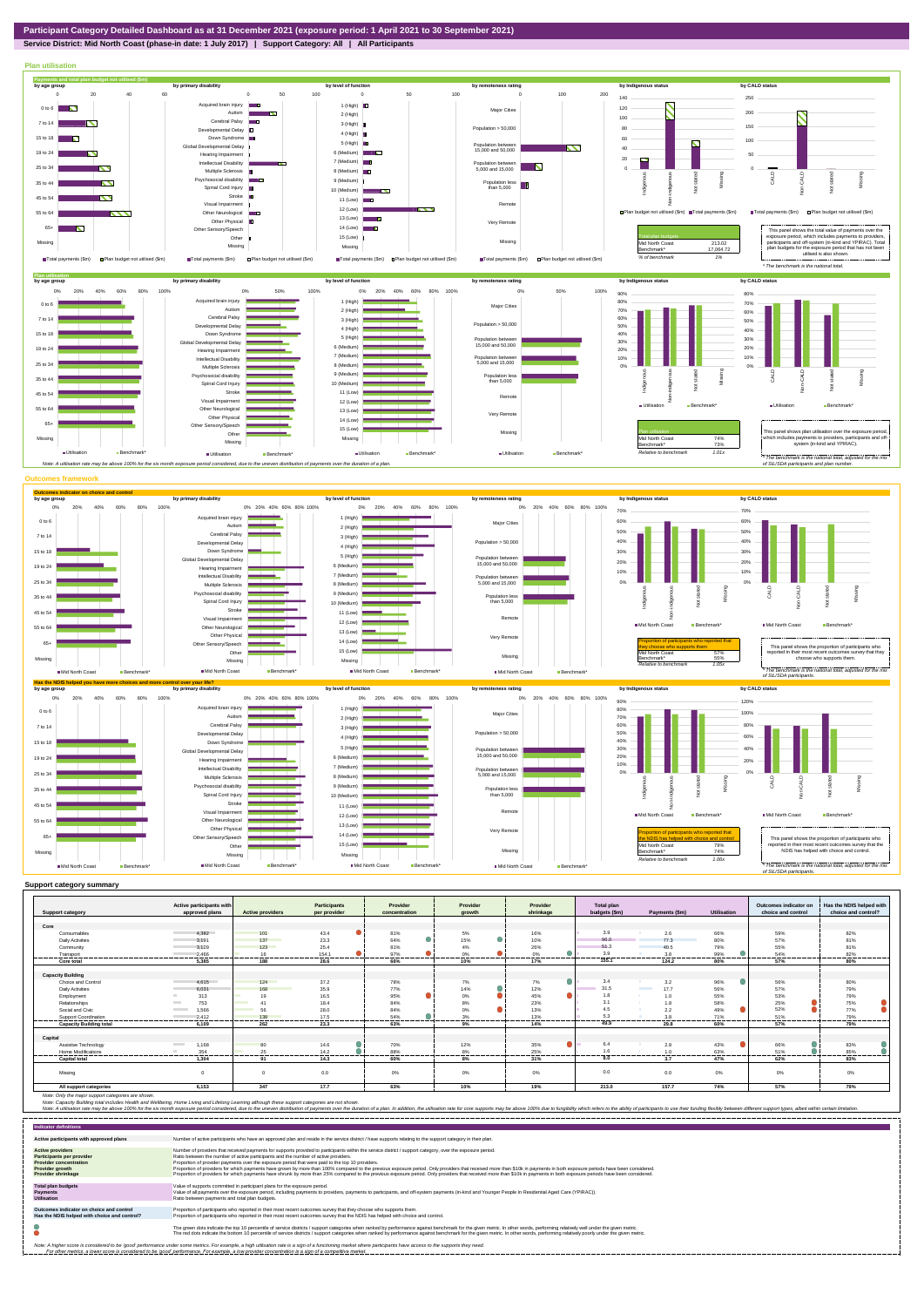$\frac{529}{439}$ Benchmark\* 43% *Relative to benchmark 1.20x ^ This metric is for all participants and not only participants receiving SIL/SDA.*

Provider concentration **This panel shows the proportion of payments paid to** the top 52% and to that is represented by the exposure period that is represented by  $\frac{1}{2}$ <br>Benchmark\* and the top 5 providers. *\* The benchmark is the unweighted national average of all participants and not only participants receiving SIL/SDA.*



Other Sensory/Speech Other Missing  $M$ Mid North Coast Benchmark Benchmark Benchmark Benchmark Benchmark Benchmark Benchmark Benchmark Benchmark Benchmark Benchmark Benchmark Benchmark Benchmark Benchmark Benchmark Benchmark Benchmark Benchmark Benchmark Be



65+ Missing

 $M$ Mid North Coast  $B$ enchmark  $B$ enchmark  $B$ enchmark  $B$ enchmark  $B$ enchmark  $B$ enchmark $B$ enchmark $B$ enchmark  $B$ enchmark  $B$ enchmark  $B$ enchmark  $B$ enchmark  $B$ enchmark  $B$ enchmark  $B$ enchmark  $B$ enchmark  $B$ enchmark

14 (Low) 15 (Low) Missing

H.

Mid North Coast **Benchmark** 

Missing

 $\blacksquare$  Mid North Coast  $\blacksquare$  Ben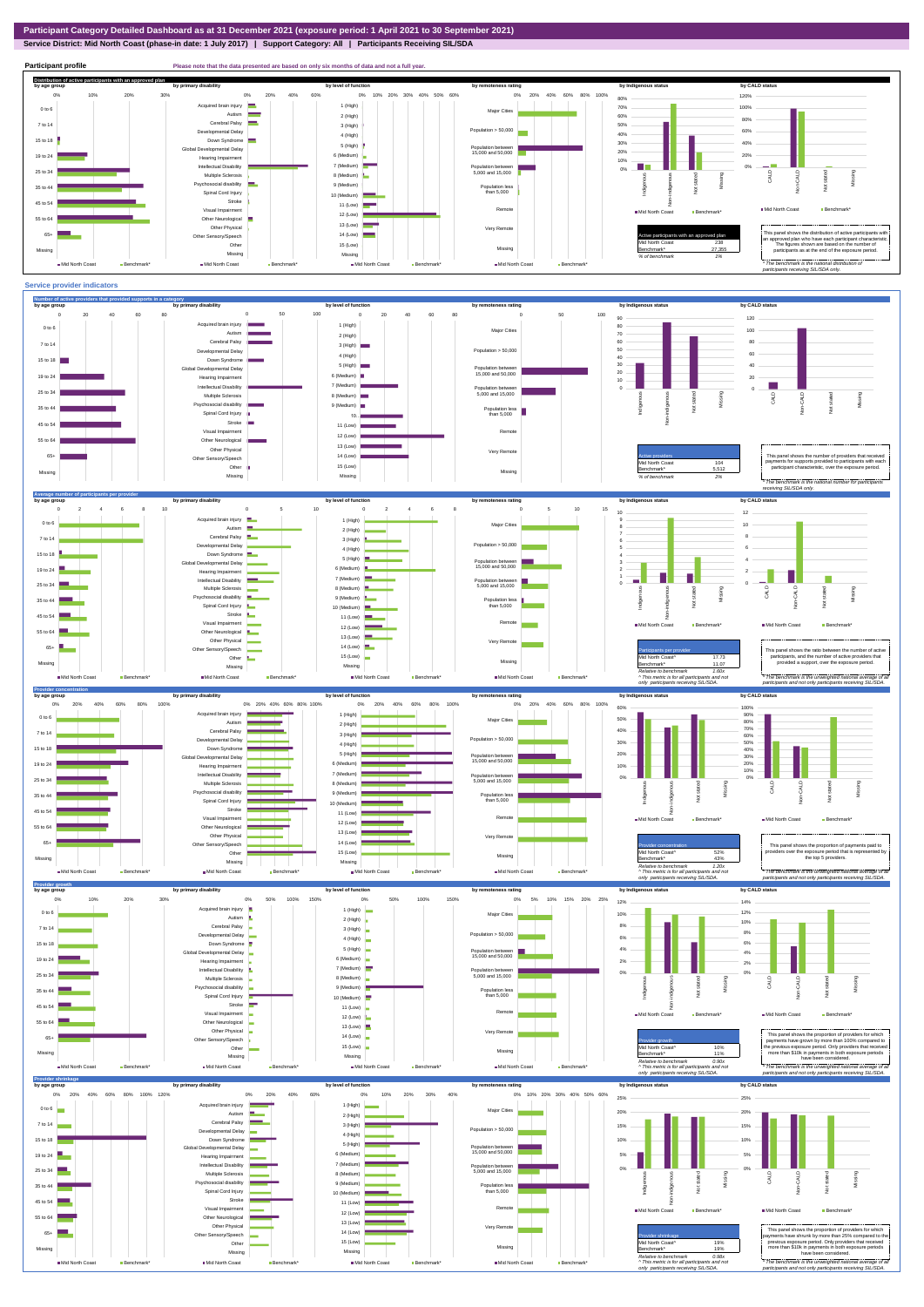

## **Service District: Mid North Coast (phase-in date: 1 July 2017) | Support Category: All | Participants Receiving SIL/SDA**



|  | Support category summary |
|--|--------------------------|
|  |                          |

| <b>Support category</b>        | Active participants with<br>approved plans | <b>Active providers</b> | <b>Participants</b><br>per provider | Provider<br>concentration | Provider<br>growth | Provider<br>shrinkage | <b>Total plan</b><br>budgets (\$m) | Payments (\$m)  | <b>Utilisation</b> | Outcomes indicator on<br>choice and control | Has the NDIS helped with<br>choice and control? |
|--------------------------------|--------------------------------------------|-------------------------|-------------------------------------|---------------------------|--------------------|-----------------------|------------------------------------|-----------------|--------------------|---------------------------------------------|-------------------------------------------------|
|                                |                                            |                         |                                     |                           |                    |                       |                                    |                 |                    |                                             |                                                 |
| Core                           |                                            |                         |                                     |                           |                    |                       |                                    |                 |                    |                                             |                                                 |
| Consumables                    | 204                                        | 29                      | 7.0                                 | 89%                       | ۰<br>33%           | 33%                   | 0.4                                | 0.2             | 56%                | 16%                                         | 84%                                             |
| <b>Daily Activities</b>        | 238                                        | 44                      | 5.4                                 | 70%                       | 3%                 | 25%                   | 31.0                               | 28.6            | 92%                | 16%                                         | 83%                                             |
| Community                      | 235                                        | 46                      | 5.1                                 | 85%                       | 3%                 | 33%                   | 8.5                                | 6.9             | 81%                | 16%                                         | 83%                                             |
| Transport                      | 237                                        |                         | 29.6                                | 100%                      | 0%                 | 0%                    | 0.3                                | 0.3             | 80%                | 16%                                         | 83%                                             |
| Core total                     | 238                                        | 68                      | 3.5                                 | 69%                       | 5%                 | 22%                   | 40.2                               | 36.0            | 90%                | 16%                                         | 83%                                             |
|                                |                                            |                         |                                     |                           |                    |                       |                                    |                 |                    |                                             |                                                 |
| <b>Capacity Building</b>       |                                            |                         |                                     |                           |                    |                       |                                    |                 |                    |                                             |                                                 |
| Choice and Control             | 221                                        | 28                      | 7.9                                 | 88%                       | 0<br>33%           | 33%                   | 0.2                                | 0.2             | 102%               | 17%                                         | 83%                                             |
| <b>Daily Activities</b>        | 237                                        | 36                      | 6.6                                 | 86%                       | 17%                | 33%                   | 1.2                                | 0.8             | 64%                | 16%                                         | 83%                                             |
| Employment                     |                                            |                         | 3.0                                 | 100%                      | ٠<br>0%            | 50%                   | 0.1                                | 0.1<br>- 20     | 73%                | 22%                                         | 88%                                             |
| Relationships                  | 169                                        |                         | 8.0                                 | 91%                       | 13%                | 25%                   | 0.9                                | 0.6             | 63%                | 13%                                         | 79%                                             |
| Social and Civic               | 16                                         |                         | 3.2                                 | 100%                      | ●<br>0%            | 0%                    | 0.1                                | 0.0             | 30%                | 25%                                         | 81%                                             |
| Support Coordination           | 238                                        |                         | 5.2                                 | 59%                       | 7%                 | 14%                   | 0.7                                | 0.6             | 83%                | 16%                                         | 83%                                             |
| <b>Capacity Building total</b> | 238                                        | 71                      | 3.4                                 | 64%                       | 7%                 | 17%                   | 3.1                                | 2.2             | 69%                | 16%                                         | 83%                                             |
|                                |                                            |                         |                                     |                           |                    |                       |                                    |                 |                    |                                             |                                                 |
| Capital                        |                                            |                         |                                     |                           |                    |                       |                                    |                 |                    |                                             |                                                 |
| Assistive Technology           | <b>Contract Contract</b><br>84             | 16                      | 5.3                                 | 93%                       | 33%                | 33%                   | 0.5                                | 0.2             | 37%                | 15%                                         | 83%                                             |
| <b>Home Modifications</b>      | 153<br>                                    |                         | 17.0                                | 100%                      | 0%                 | 13%                   | 0.7<br>---------                   | 0.4<br>-------- | 59%                | 14%                                         | 84%                                             |
| <b>Capital total</b>           | 172                                        | .<br>24                 | .<br>7.2                            | 87%                       | ------<br>9%       | 18%                   | 1.2                                | 0.6             | ------<br>50%      | ------<br>14%                               | -----<br>83%                                    |
|                                |                                            |                         |                                     |                           |                    |                       |                                    |                 |                    |                                             |                                                 |
| Missing                        | $\Omega$                                   |                         | 0.0                                 | 0%                        | 0%                 | 0%                    | 0.0                                | 0.0             | $0\%$              | 0%                                          | 0%                                              |
| All support categories         | 238                                        | 104                     | 2.3                                 | 66%                       | 7%                 | 19%                   | 44.6                               | 38.8            | 87%                | 16%                                         | 83%                                             |

| <b>Indicator definitions</b>                                                                                                                        |                                                                                                                                                                                                                                                                                                                                                                                                                                                                                                                                                                                                                                                                                                                                                                                                                 |
|-----------------------------------------------------------------------------------------------------------------------------------------------------|-----------------------------------------------------------------------------------------------------------------------------------------------------------------------------------------------------------------------------------------------------------------------------------------------------------------------------------------------------------------------------------------------------------------------------------------------------------------------------------------------------------------------------------------------------------------------------------------------------------------------------------------------------------------------------------------------------------------------------------------------------------------------------------------------------------------|
| Active participants with approved plans                                                                                                             | Number of active participants who have an approved plan and reside in the service district / have supports relating to the support category in their plan.                                                                                                                                                                                                                                                                                                                                                                                                                                                                                                                                                                                                                                                      |
| <b>Active providers</b><br><b>Participants per provider</b><br><b>Provider concentration</b><br><b>Provider growth</b><br><b>Provider shrinkage</b> | Number of providers that received payments for supports provided to participants within the service district / support category, over the exposure period.<br>Ratio between the number of active participants and the number of active providers.<br>Proportion of provider payments over the exposure period that were paid to the top 10 providers.<br>Proportion of providers for which payments have grown by more than 100% compared to the previous exposure period. Only providers that received more than \$10k in payments in both exposure periods have been considered.<br>Proportion of providers for which payments have shrunk by more than 25% compared to the previous exposure period. Only providers that received more than \$10k in payments in both exposure periods have been considered. |
| <b>Total plan budgets</b><br><b>Payments</b><br><b>Utilisation</b>                                                                                  | Value of supports committed in participant plans for the exposure period.<br>Value of all payments over the exposure period, including payments to providers, payments to participants, and off-system payments (in-kind and Younger People In Residential Aged Care (YPIRAC)).<br>Ratio between payments and total plan budgets.                                                                                                                                                                                                                                                                                                                                                                                                                                                                               |
| Outcomes indicator on choice and control<br>Has the NDIS helped with choice and control?                                                            | Proportion of participants who reported in their most recent outcomes survey that they choose who supports them.<br>Proportion of participants who reported in their most recent outcomes survey that the NDIS has helped with choice and control.                                                                                                                                                                                                                                                                                                                                                                                                                                                                                                                                                              |
|                                                                                                                                                     | The green dots indicate the top 10 percentile of service districts / support categories when ranked by performance against benchmark for the given metric. In other words, performing relatively well under the given metric.<br>The red dots indicate the bottom 10 percentile of service districts / support categories when ranked by performance against benchmark for the given metric. In other words, performing relatively poorly under the given metri                                                                                                                                                                                                                                                                                                                                                 |
|                                                                                                                                                     | Note: A higher score is considered to be 'good' performance under some metrics. For example, a high utilisation rate is a sign of a functioning market where participants have access to the supports they need.<br>For other metrics, a lower score is considered to be 'good' performance. For example, a low provider concentration is a sign of a competitive market.                                                                                                                                                                                                                                                                                                                                                                                                                                       |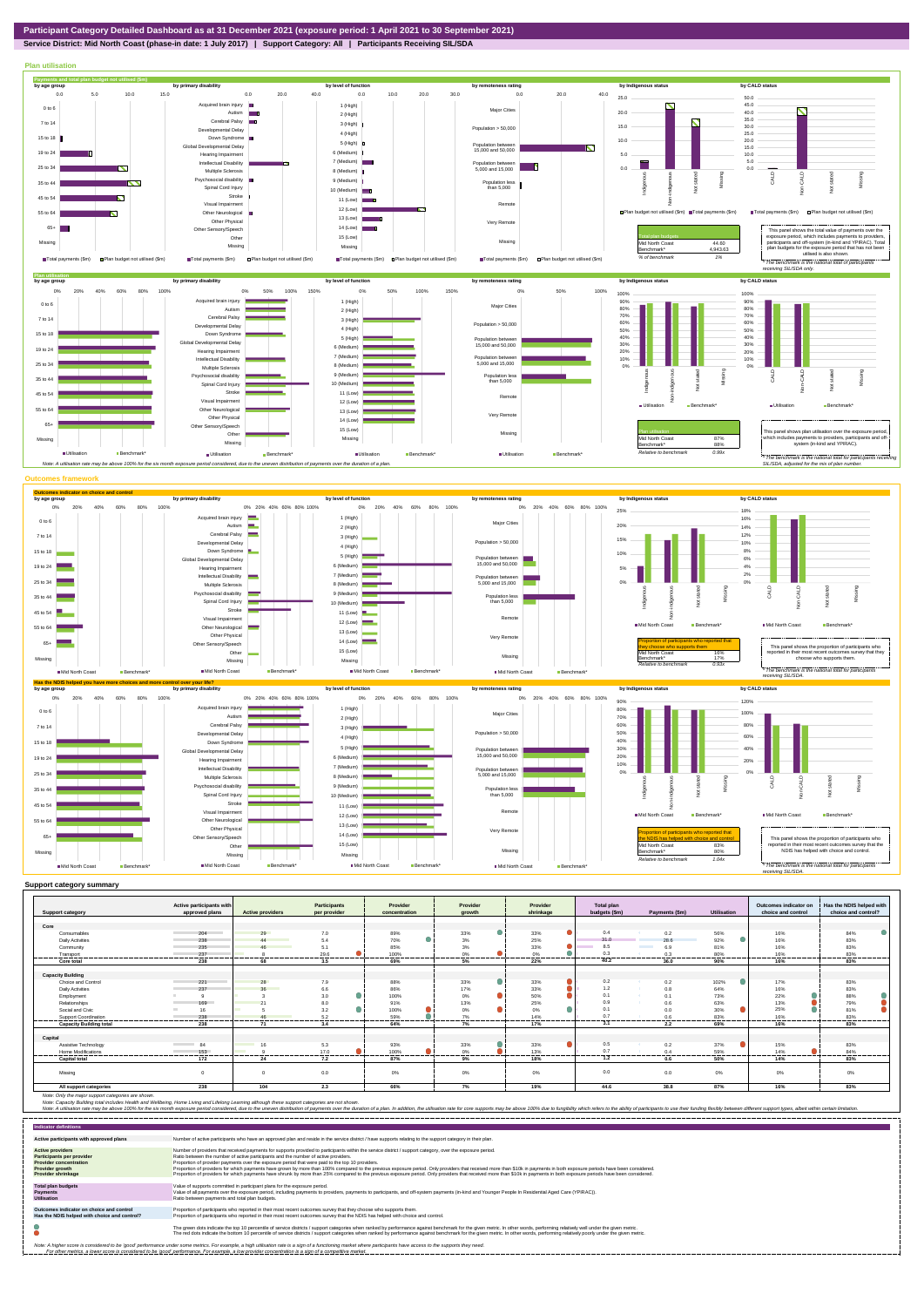## **Service District: Mid North Coast (phase-in date: 1 July 2017) | Support Category: All | Participants Not Receiving SIL/SDA**

**Participant profile Please note that the data presented are based on only six months of data and not a full year. Distribution of active participants with an approved plan** by age group by primary disability by remoteness rating by hdigenous status by CALD status 0% 20% 40% 60% 0% 5% 10% 15% 20% 25% 30% 0% 20% 40% 60% 80% 120% 0% 10% 20% 30% 40% 80% ed brain injury 1 (High)  $\blacksquare$ 70% 100% 0 to 6 Major Cities Autism 2 (High) 60% 80% Cerebral Palsy 7 to 14 50% 3 (High)  $\overline{\phantom{a}}$ ental Delay Population > 50,000 60% **The Second Service** 40% 4 (High) **1200**  $15 \text{ to } 18$ Down Syndrome 30% 40% 5 (High) evelopmental Delay Population between 15,000 and 50,000 20% 6 (Medium) 20% 19 to 24 Hearing Impairment 10% T  $\sim$   $\sim$ 7 (Medium) Intellectual Disability 0% Population between 5,000 and 15,000 0% 25 to 34 CALD Non-CALD Missing Multiple Sclerosis 8 (Medium) tengus Non-indigenous **Cial disability** Missing 9 (Medium) ndigen 35 to 44 Population less than 5,000 nstated in 1916.<br>Note  $\overline{9}$ Spinal Cord Injury Ť 10 (Medium) Stroke 45 to 54 Ă 11 (Low) Mid North Coast Benchmark Visual Impairment Remot Mid North Coast Benchmark\* 12 (Low) Other Neurological 55 to 64 13 (Low) Other Physical ÷ Very Remote Active participants with an approved plan This panel shows the distribution of active participants with an approved plan who have each participant characteristic.  $65+$ Sensory/Speech 14 (Low) Other 15 (Low) Mid North Coast 5,915 The figures shown are based on the number of participants as at the end of the exposure period. Missing 457,345 Missing Missing Missing *% of benchmark 1% The benchmark is the nation participants not receiving SIL/SDA only.* Mid North Coast Benchmark Mid North Coast Benchmark Mid North Coast Benchmark Mid North Coast Benchmark